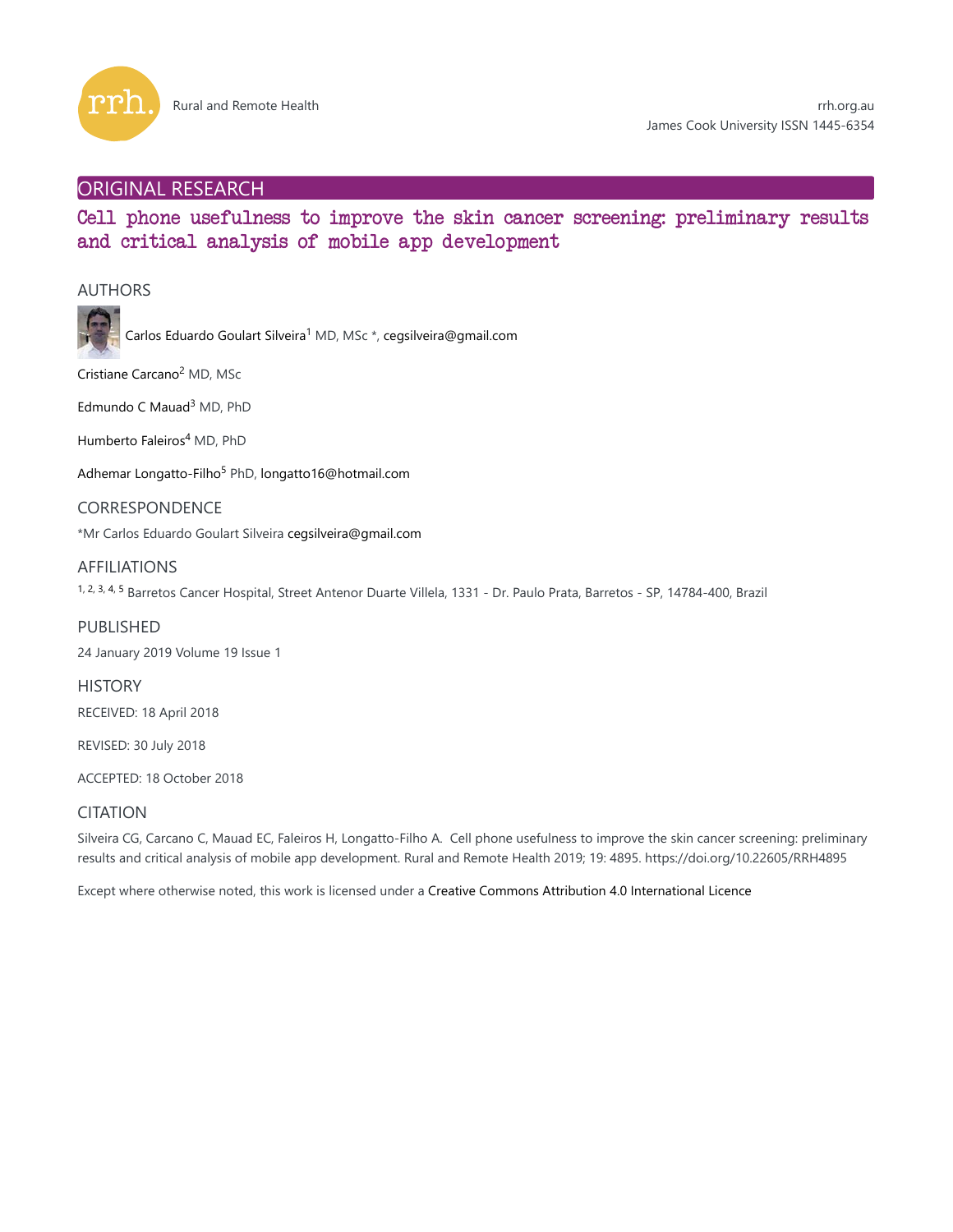# ABSTRACT:

**Introduction:** The high incidence of skin cancer in Brazil has resulted in an urgent need for more efficient methods of reducing the time between initial diagnosis and therapy. Such delays are significant in large countries like Brazil, where a considerable proportion of the population live in remote areas with limited access to specialized medical care. To address this problem the use of mobile phones as screening devices for suspicious skin lesions has been incorporated as long-distance teledermatology services. Digital photography is now a convenient ancillary option to minimize treatment delays caused by the distance between the specialist doctor and patients. The authors have developed a friendly mobile application and website to take high quality digital images of suspicious lesions, and to capture patient data easily and quickly to be analyzed by skin cancer professionals at another location.

**Methods:** This was a prospective study of a population of 39 individuals monitored by routine skin cancer screening by the Cancer Prevention Department at Barretos Cancer Hospital during 2016. All patients were evaluated in the dermatology clinic, where a differential diagnosis was made based on the clinical information and direct examination of suspicious lesions. A second dermatologist assessed the same clinical information and digital images of all lesions captured by teledermatology, and provided an independent diagnostic opinion on the likelihood of the lesions being benign or suggestive of malignancy. The diagnostic efficiencies of teledermatology and standard dermatology were

then compared to the histopathological findings of each biopsy as the diagnostic gold standard, and then statistical parameters of each approach were evaluated.

**Results:** The lesions studied in this comparison were mostly found on the face (69%), followed by upper limbs (15%), scalp (8%), trunk (6%) and lower limbs (2%). Final histopathological analyses of the biopsies in the study group showed that 71% of lesions were malignant, with 32% being squamous cell carcinoma and 68% being classified as basal cell carcinoma, and 29% were considered benign lesions. The overall sensitivities of teledermatology in comparison to face-to-face evaluation in the clinic were similar (clinic, 80.0%; teledermatology, 80.8%). Other comparisons including accuracy (clinic, 78.9%; teledermatology, 79.5%); specificity (clinic, 76.9%; teledermatology, 76.9%); positive predictive value (clinic, 87.0%; teledermatology, 87.5%); and negative predictive value (clinic, 66.7.0%; teledermatology, 66.7%) all showed equivalence**.** The inter-observer kappa value between face-to-face examination and teledermatology showed excellent agreement at 0.958.

**Conclusion:** These preliminary findings indicate that the cell phone application developed to aid the diagnosis of skin cancer showed great potential and reliability, and can therefore be considered as an ancillary option in countries like Brazil, with isolated communities that have limited access to dermatology clinics.

## Keywords:

Brazil, cell phones, early detection of cancer, medically underserved area, melanoma, skin cancer, telemedicine.

# FULL ARTICLE:

## **Introduction**

The application of technology in medical practice has expanded exponentially over the past 20 years. Digital devices are increasingly being used in medicine, from prevention to palliative care, through diagnosis and treatment, and they can often readily be adapted to the specific requirements of different cultures, regions and countries<sup>1</sup>.

Telemedicine is a branch of health care that provides long-distance clinical services for a number of different medical specialties. One of the most important subspecialties of telemedicine is the digital diagnoses of skin disease. This approach is being widely used as a cost-effective alternative to conventional dermatological screening of patients living in more remote regions. The medical impact of teledermatology is now being felt in improvements in patient care, clinical research and in better physician education<sup>2,3</sup>. Moreover, the use of teledermatology in remote areas has minimized the shortage of resources and is widely accepted by patients, and by the professionals who use it, including dermatologists, primary care physicians and nurses<sup>4</sup>.

Improvements in digital communication are happening constantly, with the incorporation of refinements of imaging and analytical

software that can be rapidly incorporated into medical care worldwide<sup>5</sup>. With the continual evolution of digital and smartphone technology for screening skin lesions, strong evidence is emerging that a diagnosis by telemedicine is comparable to that made using standard medical services in relation to both the effectiveness and patient outcomes<sup>1</sup>. Summarizing, digital technologies should be reliable, safe, and cost-effective for providing a high diagnostic accuracy for analyzing suspicious skin lesions<sup>5</sup>.

In recent years advanced telecommunication platforms with high resolution images have been enhancing the delivery of dermatologic care<sup>6</sup>. This new era of teledermatology requires both high diagnostic accuracy and reproducibility for two distinct purposes: first, the findings are used to treat patients with limited alternatives for medical assistance and, second, it is important to have reliable findings that will be incorporated into clinical research for improving medical procedures.

The aim of this study was to determine whether the diagnosis of suspected skin cancer lesions performed using digital photography with a conventional smartphone application (app) that has been designed exclusively for this purpose was accurate and reliable in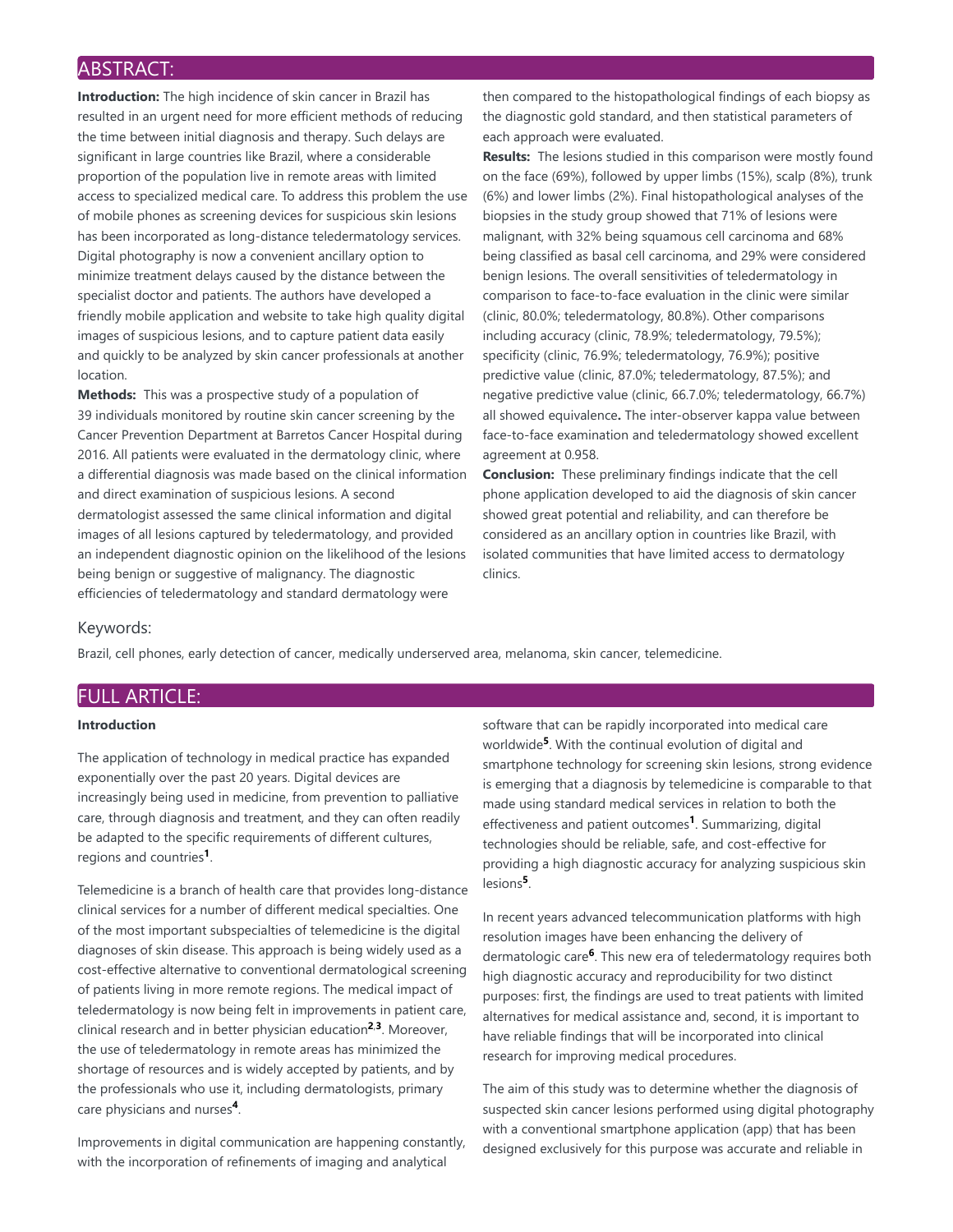comparison to the findings of the face-to-face consultations.

#### **Methods**

This was a prospective study drawn from a population of 49 individuals monitored by routine skin cancer screening in the Cancer Prevention Department at Barretos Cancer Hospital during 2016. All patients were evaluated by a dermatologist who took a biopsy or excised the lesion and provided a differential diagnosis with an evaluation of the likelihood of the lesion being benign or suggestive of malignancy.

Prior to performing the surgical procedure, each lesion was photographed with a smartphone, using an installed app developed exclusively for teledermatology (Telederma; https://teledermato.inovaeinstein.com.br). The Telederma app allows the registration of patients' personal data, clinical history and characterization of the morphological features of each lesion. All clinical information was entered into fields provided by the app and two images of each lesion were photographed from at least two angles. These data were then stored for further analyses using a secure web-based companion program that was developed together with the Telederma mobile app. This program provides access for all patient data together with each image of photographed lesions (Figs 1–3).

A second physician, a dermatologist specializing in skin cancer, assessed all the clinical information and respective images and

provided an independent diagnostic opinion of all lesions examined in the study. Menus in the app allow the physician to report on probable diagnosis (eg lesion likely benign or malignant) and also select opinions related to the quality of the images of each lesion (high, intermediate or poor quality). Dichotomic diagnostic scoring of benign versus malignant lesions was included in the app's pull-down menus since the application was primarily developed for an oncological hospital. However, other menu options could be selected for reporting if required. For example, the option 'bad quality photo' could be selected in instances when the lesion image could not be resolved, making it impossible to provide a diagnostic hypothesis.

After independent evaluation by two physicians, one in a conventional face-to-face examination and the other using teledermatology images, the results were compared by statistical analysis. SPSS Statistics v19.0 for Windows (IBM Corporation; http://www.spss.com) was used. A *p*-value of less than 0.05 was used as a cutoff for statistical significance. The accuracy, sensitivity, specificity, together with positive and negative predictive values between the two examiners in comparison to the histopathological findings of all biopsies as the diagnostic gold standard, were calculated. The agreement between the physicians was obtained through the Kappa concordance index. In this comparison, the images considered to be of 'poor quality' were excluded from the analysis.

| <b>GUILDIAN</b>                            | 99                         | <b>GROTUSTION</b> |
|--------------------------------------------|----------------------------|-------------------|
| X Cadastro                                 | SACHAR<br>X Anamnese       | SACHAR            |
|                                            | Terran de europale:        |                   |
| <b>Tirar Federale Rooter</b>               | C Menos de 1 initis        |                   |
|                                            | (8) 1 a 12 meses           |                   |
| <b>Holland</b>                             | $O$ 143anos                |                   |
|                                            | O Mats (par 3 anos)        |                   |
| CPF.                                       | <b>Oreaciments</b> highlis |                   |
| Telefone                                   | (6) Sim                    |                   |
| Control of Children Carrier and Children   | $O$ Nike                   |                   |
| Data de Nascimento                         |                            |                   |
|                                            | Sangrammento               |                   |
| Há histórico de cáncer de pele na familia? | $\sum_{i=1}^{n}$           |                   |
| $O =$<br>$O$ Nia                           | $O$ Niio                   |                   |
|                                            |                            |                   |
|                                            |                            |                   |
|                                            |                            |                   |

**Figure 1: Display of personal data and clinical history pages of the smartphone app used in this study.**



**Figure 2: Squamous cell carcinoma (face and hand) – short- and long-distance photography – rendered on study smartphone app.**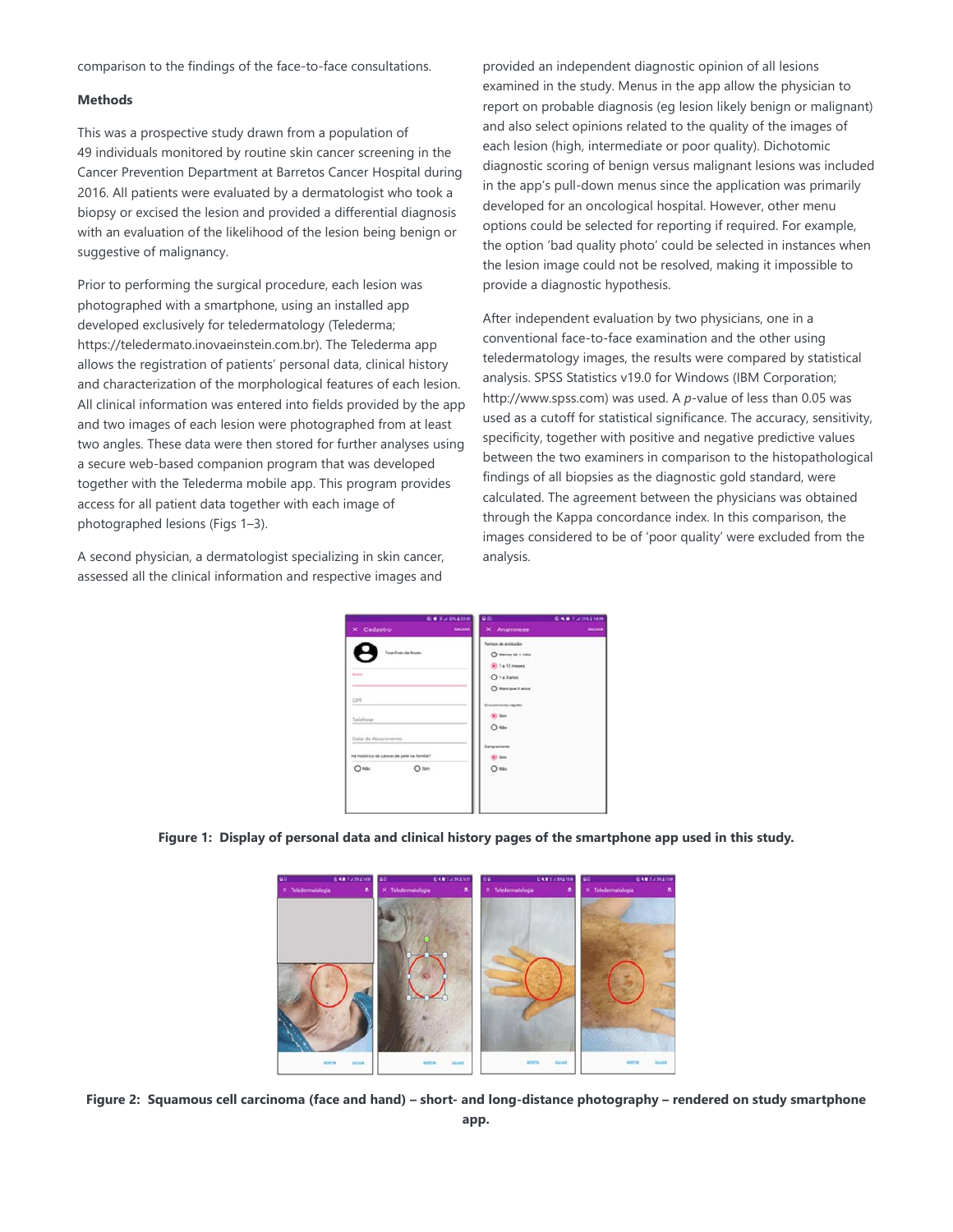

**Figure 3: Website display of squamous cell carcinoma from Figure 1.**

## *Ethics approval*

This investigation was approved by the ethics committee of the Barretos Cancer Hospital, in Barretos, Brazil (N:1151857). The participation in this study was voluntary, anonymous and confidential. All data were handled only by the investigators.

#### **Results**

From 49 patients, 10 were excluded from the analyses because two cases showed bad quality images and eight patients did not attend the medical appointment. The youngest patient was aged 39 years and the oldest patient was aged 91 years (average of 68 years).

The lesions were mostly found on the face (69%), followed by upper limbs (15%), scalp (8%), trunk (6%) and lower limbs (2%). The histopathological findings of the biopsies showed that 71% of lesions were malignant, with 32% being squamous cell carcinoma (SCC) and 68% being classified as basal cell carcinoma (BCC), and 29% were considered benign (Table 1).

The accuracy, sensitivity, specificity, positive and negative predictive values of the two skin specialists with the histopathologic examination of biopsies as the gold standard for diagnosis are described in Table 2.

The inter-observer kappa value between face-to-face examination and histopathological examination was 0.549, and between teledermatology and pathology was 0.556. The inter-observer kappa value between face-to-face examination and teledermatology showed excellent agreement at 0.958.

| Variable    | Category   | $n$ (%) |
|-------------|------------|---------|
| Gender      | Male       | 12(31)  |
|             | Female     | 27(69)  |
| Age (years) | <50        | 5(13)   |
|             | $51 - 70$  | 15(38)  |
|             | $71 - 80$  | 10(26)  |
|             | >81        | 9(23)   |
| Diagnosis   | <b>BCC</b> | 19 (68) |
|             | <b>SCC</b> | 9(32)   |
|             | Benign     | 11(29)  |

#### **Table 1: Case distribution of patients**

BCC, basal cell carcinoma. SCC, squamous cell carcinoma

## **Table 2: Comparative performance of face-to-examination and teledermatology with histopathological diagnoses as the gold standard**

| Measure                       | Face-to-face examination | Teledermatology |  |
|-------------------------------|--------------------------|-----------------|--|
| Accuracy (%)                  | 78.9                     | 79.5            |  |
| Sensitivity (%)               | 80.0                     | 80.8            |  |
| Specificity (%)               | 76.9                     | 76.9            |  |
| Positive predictive value (%) | 87.0                     | 87.5            |  |
| Negative predictive value (%) | 66.7                     | 66.7            |  |

#### **Discussion**

The preliminary results herein reported are very encouraging and suggest a potential usefulness of the smartphone with the Telederma app. Despite the limitation of the small sample size available, the percentage of poor resolution images was very small and can be partially attributed to lack of experience using the smartphone for capturing high resolution images. As teledermatology becomes standard practice for rural communities the authors believe that this minor limitation will be rapidly overcome. Another strength of this study was the similarity of diagnoses between the two independent skin specialists in comparison to histopathologic examination, showing that teledermatology has a great potential to be included as part of the routine of medical management of skin lesions in remote areas without experienced dermatologists.

The WHO defines telemedicine as the delivery of healthcare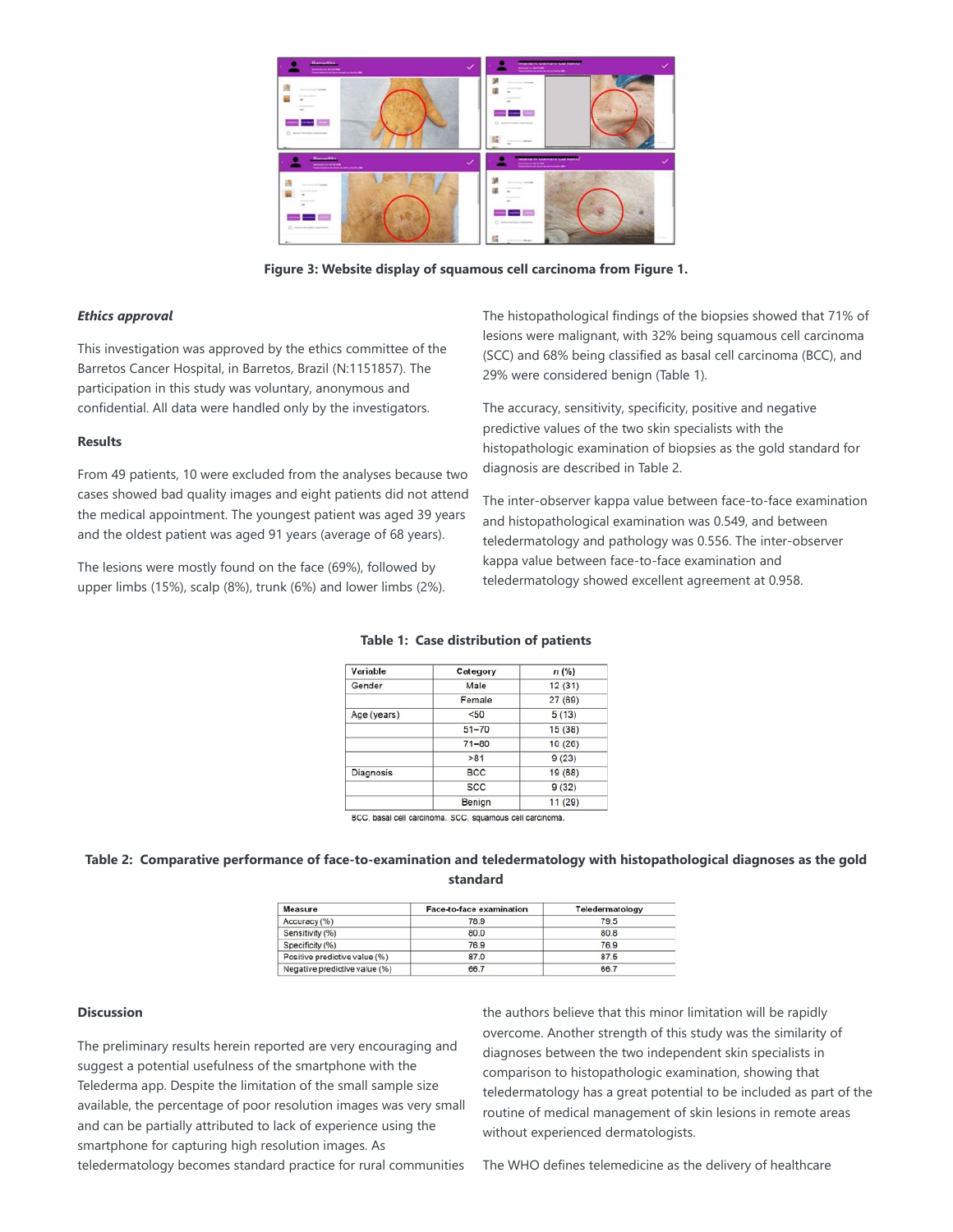services, where distance is a critical factor, by all healthcare professionals using information and communication technologies for the exchange of valid information for diagnosis, treatment and prevention of disease and injuries, research and evaluation, and for the continuing education of healthcare providers, all in the interests of advancing the health of individuals and their communities<sup>6,7</sup>. Teledermatology has been shown to be one of the most effective forms of telemedicine in several studies, including this present analysis, with an equivalence in the accuracy of the diagnosis in comparison to the traditional medical consultation system. Moreover, this type of long-distance management of skin lesions is accepted favorably by the patients<sup>4</sup>.

Access to specialized medical services in remote areas and even in larger centers can be a recurring problem in many parts of the world. Teledermatology can help to overcome the distance between the patient and the specialist<sup>8</sup>, thereby reducing the time for the diagnosis and surgical treatment in comparison to the traditional care system for patients living in remote regions<sup>9-11</sup>. For example, in Brazil, the fifth largest country in the world, with a public health system (called SUS) that is responsible for more than 100 million people, the number of doctors per capita is similar to that of developed countries, with an average of 2.1 physicians per 000 inhabitants. However, unfortunately there is a disproportionate concentration of physicians in metropolitan areas, leaving remote areas, such as the Amazon region, having only one medical doctor for every 10 000 inhabitants<sup>12</sup>. Moreover, according to the Brazilian Society of Dermatology, only 3% of dermatologists working in Brazil are active in the north region<sup>13</sup>.

Although skin cancer has a relatively low mortality rate, there are expected to be 1547 deaths due to melanoma and 1769 due to non-melanomas in Brazil in 2018, and a higher overall incidence of both skin cancers, with 175 000 non-melanoma and 6000 melanoma cases projected<sup>14</sup>. Because these tumors mainly affect regions of the body that are highly exposed to the sun, such as the face and neck, the preferred treatment, which is surgical resection of these lesions, can result in physical and/or psychological sequelae in patients<sup>15</sup>. Thus, if cases of skin cancer can be recognized and referred more rapidly to the clinic there is an increased chance of minimizing surgical procedures. In this scenario, teledermatology is emerging as an efficient and reproducible tool to aid in the early diagnosis of malignant skin **lesions<sup>16,17</sup>.** 

Other countries have also found teledermatology to be a very effective strategy in more rural areas. A study carried out in rural areas of Colombia showed that this approach was particularly helpful in forested regions, where dermatology specialists are not presently available<sup>18</sup>. In Egypt, teledermatology was assessed and found to be highly reliable, emphasizing a better use of this tool,

especially in distant regions, where there is a lack of a proper dermatological service(19}. In Cardiff, UK, it has been observed that teledermatology can play a role in bridging the gap between community-based primary care, and hospital-based secondary care. The results from the first 4 years of their study suggest that teledermatology was effective at improving both patient care and operational costs<sup>19</sup>.

The application presented in this study was designed to function as a telemedicine platform that can store both clinical and sociodemographic data and also capture and store images of all suspicious lesions for later dermatologic evaluation. Despite the limitation of the small sample size, the results of this pilot study demonstrate the broad utility of this application for screening in remote regions of Brazil, with results similar to those found in the literature based on populations from other countries<sup>17,20</sup>.

The interobserver kappa value between face-to-face findings and teledermatology was 0.958, which is excellent. However, the kappa values of face-to-face examination and teledermatology versus the histopathological results were 0.549 and 0.556 respectively, showing only moderate agreement. This is most probably due to the low number of participants, which is a limitation of the study as discussed previously. The sensitivity and specificity found for both face-to-face examination and teledermatology were over 75%, including the overall accuracy, which demonstrates the effectiveness and reproducibility of the application developed to aid the diagnosis of skin cancer. However, the lower negative predictive values for both approaches (66.7%) underscore the need for confirmatory histopathologic analyses of all suspicious lesions.

Another important discussion point concerning the application of teledermatology is the consideration of which health professional is best able to carry out this approach. Most projects involving teledermatology have ensured there was the prior training of the health professional, including nurses and general practitioners<sup>21,22</sup>. These studies have shown that empowering nurses to undertake teledermatological work, such as data collection and photographing lesions, allows the physician in the clinic to concentrate on acute care, prescribing, follow-up and medical procedures<sup>23-25</sup>.

The smartphone application developed to aid the diagnosis of skin cancer showed great potential and reliability, and can be used as another ancillary tool for the early diagnosis of skin cancer.

#### **Acknowledgements**

We sincerely thank the Amigos da Oncologia e Hematologia Einstein (AMIGOH) for website and application development and support.

## REFERENCES:

**1** Glinkowski WM, Karlinska M, Karlinski M, Krupinski EA. Telemedicine and eHealth in Poland from 1995 to 2015. *Advances in Clinical and Experimental Medicine* 2018; **27(2):** 277-282.

#### https://doi.org/10.17219/acem/74124 PMid:29521073

**2** Walocko FM, Tejasvi T. Teledermatology applications in skin cancer diagnosis. *Dermatologic Clinics* 2017; **35(4):** 559-563.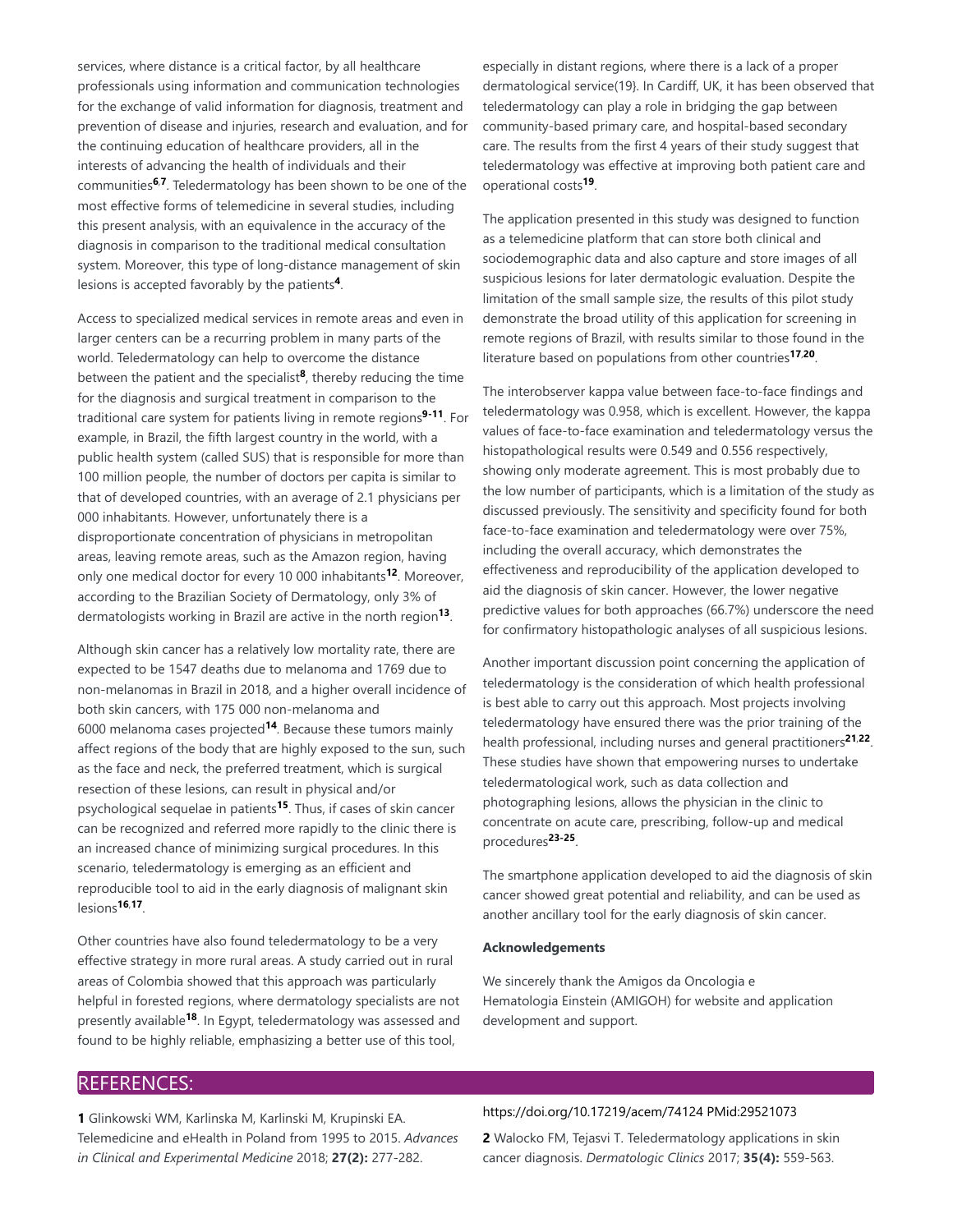### https://doi.org/10.1016/j.det.2017.06.002 PMid:28886813

**3** Yim KM, Florek AG, Oh DH, McKoy K, Armstrong AW. Teledermatology in the United States: an update in a dynamic era. *Telemedicine Journal and e-Health* 2018; **24(9):** 691-697. https://doi.org/10.1089/tmj.2017.0253 PMid:29356616

**4** Marchell R, Locatis C, Burgess G, Maisiak R, Liu WL, Ackerman M. Patient and provider satisfaction with teledermatology. *Telemedicine Journal and e-Health* 2017; **23(8):** 684-690. https://doi.org/10.1089/tmj.2016.0192 PMid:28375822

**5** Gregory S, Llewellyn C. Store and forward teledermatology – the Newport way. *Journal of Visual Communication in Medicine* 2018; **Jan 22:** 1-7. https://doi.org/10.1080/17453054.2018.1425609

**6** Moreno-Ramirez D, Ferrandiz L. A 10-year history of teledermatology for skin cancer management. *JAMA Dermatology* 2015; **151(12):** 1289-1290. https://doi.org/10.1001 /jamadermatol.2015.3208 PMid:26466346

**7** Kay M. WHO global survey of telemedicine. *Journal of Telemedicine and Telecare* 2010; **16(8):** 471-472. https://doi.org /10.1258/jtt.2010.010001 PMid:21106997

**8** Bryld LE, Heidenheim M, Dam TN, Dufour N, Vang E, Agner T, et al. Teledermatology with an integrated nurse-led clinic on the Faroe Islands –7 years' experience. *Journal of the European Academy of Dermatology and Venereology* 2011; **25(8):** 987-990. https://doi.org/10.1111/j.1468-3083.2010.03884.x PMid:21740465

**9** Diepgen TL. Occupational skin diseases. *Journal der Deutschen Dermatologischen Gesellschaft* 2012; **10(5):** 297-313. https://doi.org/10.1111/j.1610-0387.2012.07890.x

**10** Moreno-Ramirez D, Ferrandiz L, Nieto-Garcia A, Carrasco R, Moreno-Alvarez P, Galdeano R, et al. Store-and-forward teledermatology in skin cancer triage: experience and evaluation of 2009 teleconsultations. *Archives of Dermatology* 2007; **143(4):** 479-484. https://doi.org/10.1001/archderm.143.4.479 PMid:17438180

**11** Ferrandiz L, Moreno-Ramirez D, Nieto-Garcia A, Carrasco R, Moreno-Alvarez P, Galdeano R, et al. Teledermatology-based presurgical management for nonmelanoma skin cancer: a pilot study. *Dermatologic Surgery* 2007; **33(9):** 1092-1098. https://doi.org/10.1097/00042728-200709000-00009

**12** São Paulo Regional Medical Council (CREMESP). The concentration of doctors in the State of São Paulo has increased. [In Portuguese]. Available: http://www.demografiamedica.org.br (Accessed 11 December 2018).

**13** Machado M, Vieira A. *Profile of dermatologists in Brazil. Final report.* [In Portuguese]. Rio de Janeiro: Brazilian Society of Dermatology, 2003.

**14** National Cancer Institute (INCA). Estimate 2018: cancer incidence in Brazil. [In Portuguese]. Available: http://www.inca.gov.br/estimativa/2018/ (Accessed 27 March 2018).

**15** Gallagher RP. Sunscreens in melanoma and skin cancer

## prevention. *Canadian Medical Association Journal* 2005; **173(3):** 244-245. https://doi.org/10.1503/cmaj.050762 PMid:16076815

**16** Guy GP, Ekwueme DU. Years of potential life lost and indirect costs of melanoma and non-melanoma skin cancer: a systematic review of the literature. *PharmacoEconomics* 2011; **29(10):** 863-874. https://doi.org/10.2165/11589300-000000000-00000 PMid:21846158

**17** Lamel SA, Haldeman KM, Ely H, Kovarik CL, Pak H, Armstrong AW. Application of mobile teledermatology for skin cancer screening. *Journal of the American Academy of Dermatology* 2012; **67(4):** 576-581. https://doi.org/10.1016/j.jaad.2011.11.957 PMid:22243769

**18** Saenz JP, Novoa MP, Correal D, Eapen BR. On using a mobile application to support teledermatology: a case study in an underprivileged area in Colombia. International Journal of Telemedicine and Applications. 2018; 1496941. https://doi.org /10.1155/2018/1496941 PMid:29785181

**19** Crompton P, Motley R, Morris A. Teledermatology – the Cardiff experience. *Journal of Visual Communication in Medicine* 2010; **33(4):** 153-158. https://doi.org/10.3109/17453054.2010.525447 PMid:21087184

**20** Shapiro M, James WD, Kessler R, Lazorik FC, Katz KA, Tam J, et al. Comparison of skin biopsy triage decisions in 49 patients with pigmented lesions and skin neoplasms: store-and-forward teledermatology vs face-to-face dermatology. *Archives of Dermatology* 2004; **140(5):** 525-528. https://doi.org/10.1001 /archderm.140.5.525 PMid:15148095

**21** Badri T. Teledermatology in a prison setting: Improved training for first-line practitioners. [In French]. *Annals of Dermatology and Venereology* 2017; **144(8-9):** 543. https://doi.org/10.1016 /j.annder.2017.01.022 PMid:28602442

**22** Oliveira MR, Wen CL, Neto CF, Silveira PS, Rivitti EA, Bohm GM. Web site for training nonmedical health-care workers to identify potentially malignant skin lesions and for teledermatology. *Telemedicine Journal and e-Health* 2002; **8(3):** 323-332. https://doi.org/10.1089/15305620260353216 PMid:12419026

**23** Jemec GB, Heidenheim M, Dam TN, Vang E. Teledermatology on the Faroe Islands. *International Journal of Dermatology* 2008; **47(9):** 891-893. https://doi.org/10.1111/j.1365-4632.2008.03718.x PMid:18937650

**24** Ludwick DA, Lortie C, Doucette J, Rao J, Samoil-Schelstraete C. Evaluation of a telehealth clinic as a means to facilitate dermatologic consultation: pilot project to assess the efficiency and experience of teledermatology used in a primary care network. *Journal of Cutaneous Medicine and Surgery* 2010; **14(1):** 7-12. https://doi.org/10.2310/7750.2010.09012 PMid:20128984

**25** Lim D, Oakley AM, Rademaker M. Better, sooner, more convenient: a successful teledermoscopy service. *Australasian Journal of Dermatology* 2012; **53(1):** 22-25. https://doi.org/10.1111 /j.1440-0960.2011.00836.x PMid:22309326